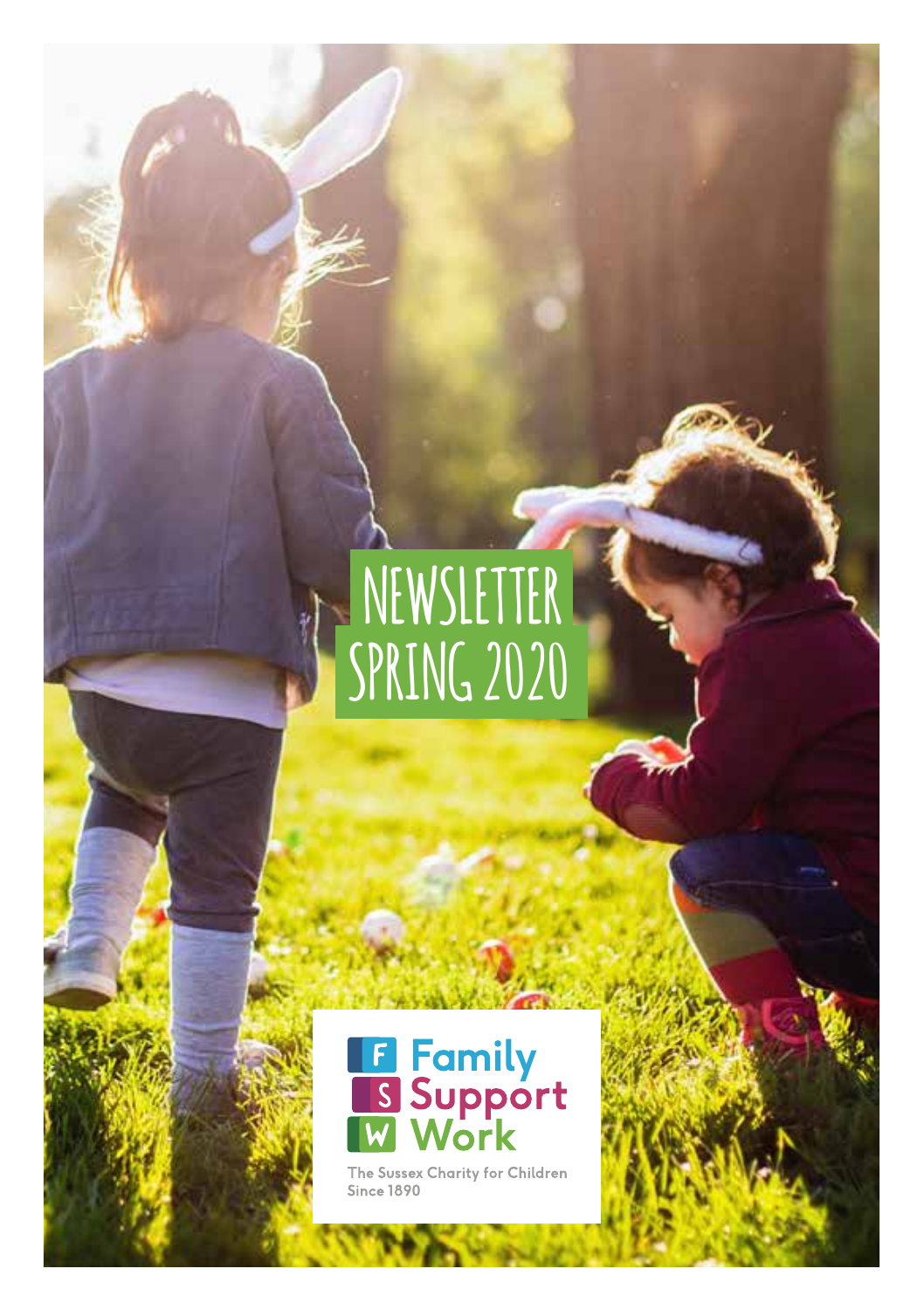### **MESSAGE FROM THE CEO**



As we look forward to spring and Easter we see many symbols of new life; symbols of hope and joy that we welcome in many different ways. These symbols may be of fire and light or small chicks and lambs (and of course always chocolate), but however we welcome the signs of new life at this time, we should all be thankful for the hope it brings.

At FSW, when working with our families we look for the small signs that show a family is starting to grow and overcome the challenges that their life brings to them. Maybe it is celebrating the small steps - a reluctant child attending school for a day, a depressed dad engaging with his children in a play session or a mum having a few minutes for herself.

Whatever the small step is, it brings hope to that family that things will improve, and you are a part of that hope. The hope that is brought to the family by the FSW Practitioner or Plauworker with emotional support or because of the bag of food that they bring. This is only done because you are there with them, supporting and encouraging our families through your gifts, and for that we are thankful.

As we move into the new financial year we will be looking to appoint another Family Support Practitioner, this time a role that will look after families in both Petworth and Midhurst Deaneries. This has been made possible because of a gift from the estate of the late Miss Jill Marchant. We are continuing to look for new sources of funding so that other areas can benefit from a Practitioner too, so as we continue our work we can bring hope and new life to other families across the Diocese.

With best wishes

**Martin Auton-Lloyd** CEO





The months of November and December are always extremely busy at FSW, and 2019 was no different.

We were overwhelmed by the generosity of churches, schools and other community organisations who arranged collections of food and toys for us – in total over 70 groups supported us in this way. We were also invited to speak at a number of Sunday services throughout Sussex during Advent. These gave us the chance to update longstanding and newer supporters about our work throughout the year and to explain more about how Christmas can be particularly challenging for the families we help. Following on from the success of the event in 2018, we held another carol service at Holy Trinity Church, Hurstpierpoint, at which Rt Rev Richard Jackson, Bishop of Lewes, presided in one of his last engagements before taking up his new role as Bishop of Hereford. We were delighted to welcome the High Sheriff of East Sussex to the service as well as several of our Bishop's Champions, funders and other supporters.

Our Christmas parties for families began at the end of November and this year we were very pleased to welcome special guests including the High Sheriff of West Sussex, the Archdeacon of Horsham and the Deputy Mayor of Crawley. We also held a Christmas party at Lewes Town Hall for local schoolchildren invited by the Mayor of Lewes. In total almost

600 children and their families across Sussex came to one of our events and spent quality, fun time enjoying the festivities and being able to forget about other pressures for a while. The food donations from our supporters were all gathered together one morning when a small group of staff and volunteers put together 110 Christmas hampers. With the addition of fresh, free-range turkeys, provided again by Anthony Harris of Bridgers Farm, we were able to give our families everything they needed to make a full Christmas dinner.

On behalf of all of them, we'd like to thank everybody who contributed donations, or volunteered at one of our events. We couldn't have done it without you, and we wanted to share this card with you that we received from one of the families:

theme you for all you do you have neder is hope difference to our life and tan hospity a l couldn't heure deux Christians what you this year.

I can't cut for help as I don't know how to but you just seemed to knew here much me needed you

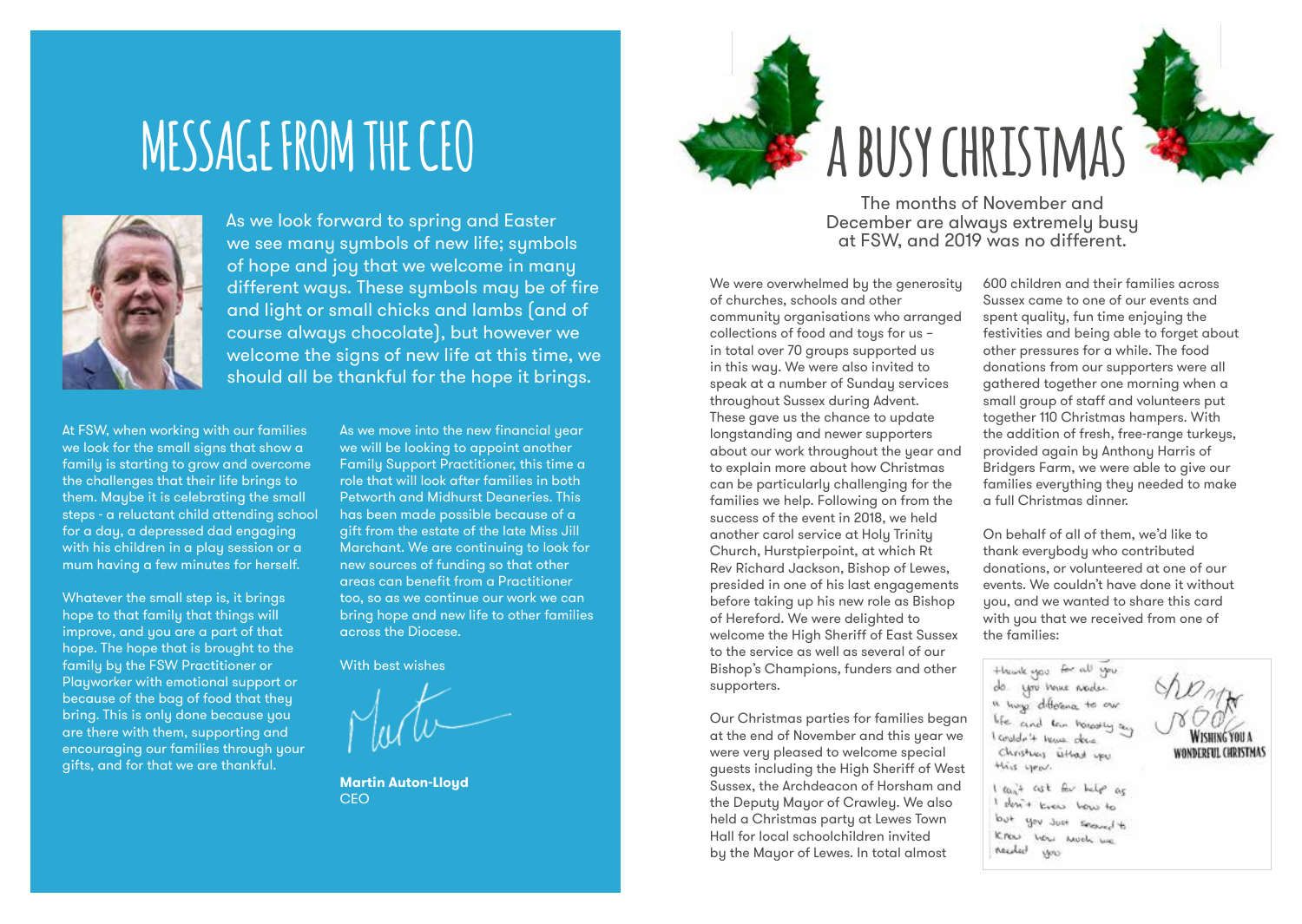### **leanne's story**

### From her Family Support Practitioner By Elaine Waight, Director of Services

I have been working with a parent for the past year. She has severe social anxiety bordering on agoraphobia. She is a disabled lone parent with a degenerative condition. Her three children are on the autistic spectrum and display school refusal, anxiety and sometimes obnoxious behaviour.

When I started working with her she had high levels of anxiety, low selfesteem and presented as having little control as a parent. Her autistic child has pathological demand avoidance and was school refusing; she knew how to 'tap into' mum's sense of self-worth and often got her own way. I did some 1:1 sessions in school with her around emotional literacy. It was clear she lacked the ability to see things from the perspective of others. I gave the mother emotional support to empower her to

feel in control as a parent, using NVR strategies. The child's school attendance improved dramatically and mum felt more in control as her parent.

Just recently, the mother attended her first ever group using NVR that I have set up. She tried to find excuses not to come, but I encouraged her to do so. She came to the first session but was very nervous in a group setting and had a panic attack. The group supported her and she found strength to carry on. I texted her later on that day and said how proud I was of her for being so brave. She said "It was really nice to talk to other women. It felt like a breakthrough for me".

## **a deeper look at our day-to-day work**

I wonder if you realise the depth of issues that our practitioners are working to support? Yes, it is true that the majority of our families are struggling with long- term poverty, but often this is a result of long- term health and disability issues. Many of the families we support have one or more members with a physical disability or a mental health concern.

 Often we are asked to support a child who is struggling at school. Sometimes the child is exhibiting extremely high anxiety about attending school. Maybe they are being bullied; maybe they are completely overwhelmed by the experience of entering the school each day. Children's behavioural issues are not always about a child being "naughty"; often it is the result of underlying mental health conditions, autistic spectrum disorders or attachment issues. Supporting children in school with mental health is currently a government priority, but services to support children and families are still abysmally poor. I attended a conference in London a few weeks ago and heard of lots of local initiatives being set up across the country to support children, but the funds are not there to effectively deliver these services to all children in need. We are endeavouring to support children and their families by providing them with more tools to cope and by signposting other services. We are working much more closely with schools to help them develop a more holistic approach to wellbeing. Last year some colleagues and I took part in 2 school events in the Weald and Rother areas. This was a bringing together of agencies that support children and families to talk to both the teaching staff and to parents. We will be involved in this again for the Weald group in April.

Another way that we are supporting parents is to put on specialist Connective Parenting courses (also known as Non Violent Resistance). In the last 2 years parents in Bognor, Rustington and Haywards Heath have taken part in this course and this year it is being run in Rural East Sussex. This way of parenting is especially good for families where there are children who have been adopted, fostered, living in kinship care, or are on the autistic spectrum. The process isn't necessarily easy but it is worth it in the long run. We now have a group of parents who feel much more confident in their parenting and much happier children.

Recently we are finding that "kinship carers" have been referred to us more regularly, as they do not receive support from local authority, yet they are taking on a complex task of care of a family member's child. These children often display a range of unsettled behaviours that need careful understanding and support, as they do not always respond to mainstream parenting methods. We have set up a kinship carers support group to enable them to meet together and share experiences and knowledge, which we hope will develop into a strong peer support network.

These are just some of the complicated issues that our practitioners are currently supporting. It is because of our holistic way of working that we can spend time on engaging with family members at different levels to give them guidance and support to build their skills. This is a vital aspect of our work that makes us so different from other services. If you would like to know any more about these issues or have any questions about how our services work on a dayto-day basis then do get in touch and I would love to tell you more.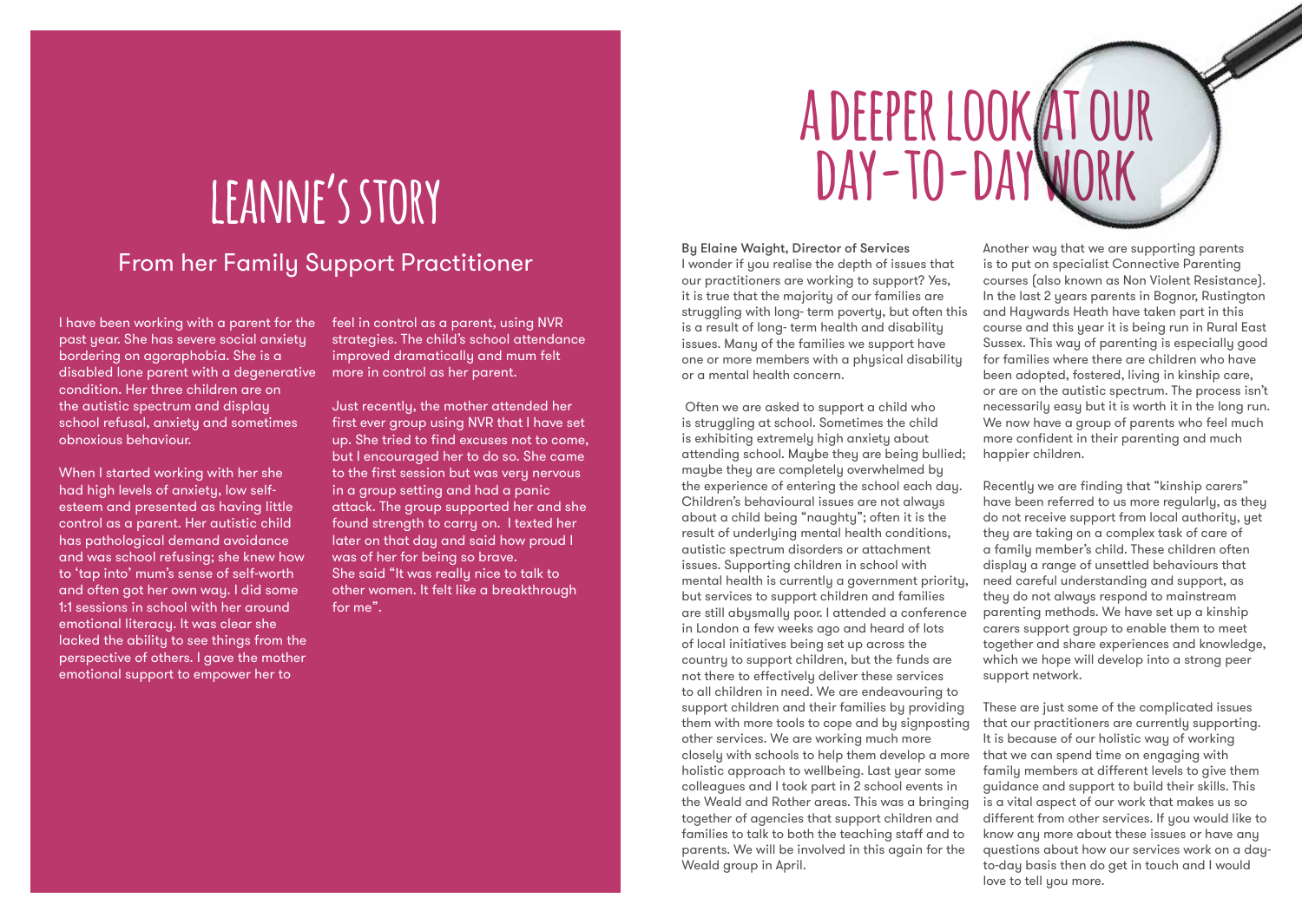# **OPEN GARDENS**

### **EAST SUSSEX**

#### **29 Fairlight Avenue**

**Sat 23 May: 12-5pm Hastings TN35 5HS**

### **Seaford Gardens (5 gardens)**

**Sun 31 May: 12-5pm BN25 1QH**

**Kitchenham Farm Thur 4, Tue 9 Jun: 2pm-5pm Battle TN33 9NP**

#### **Luctons Open Garden**

**Sat 6, Sun 7, Tues 9 Jul 1pm-5pm North Lane, West Hoathly, RH19 4PP**

**Seaford Gardens (9 gardens) Sun 14 June: 11-5pm BN25 1QH**

**St Leonards-on-Sea (4 gardens)**

**Sun 14 June: 11-4pm TN38 OUU**

**Waldron Gardens (2 gardens)**

**Fri 19 June: 1-5pm (2 gardens) TN21 OTB**



#### **Burwash Hidden Gardens**

**Sat 27 June: 1-5pm TN19 7EN**

#### **The Barn Etchingham**

**Sat 4, Sun 5 Jul: 11-5pm Sat 29, Sun 30 Aug: 11-5pm Etchingham TN19 7AZ**

### **Bexhill-on-Sea Trail (5 gardens)**

**Sun 5 Jul: 12-5pm TN39 4LR**

#### **Knightsbridge House**

**Wed 22, Sat 25 Jul: 2-5pm Wed 9, Sat 12 Sep: 2-5pm Hailsham BN27 4HH**

### **WEST SUSSEX**

### **Hassocks Village Garden Trail**

**Sun 7 Jun: 1:15-5pm BN6 8EY**

**Luctons**

**Sat 20, Sun 21, Tue 23 Jun: 1-5pm West Hoathly, RH19 4PP**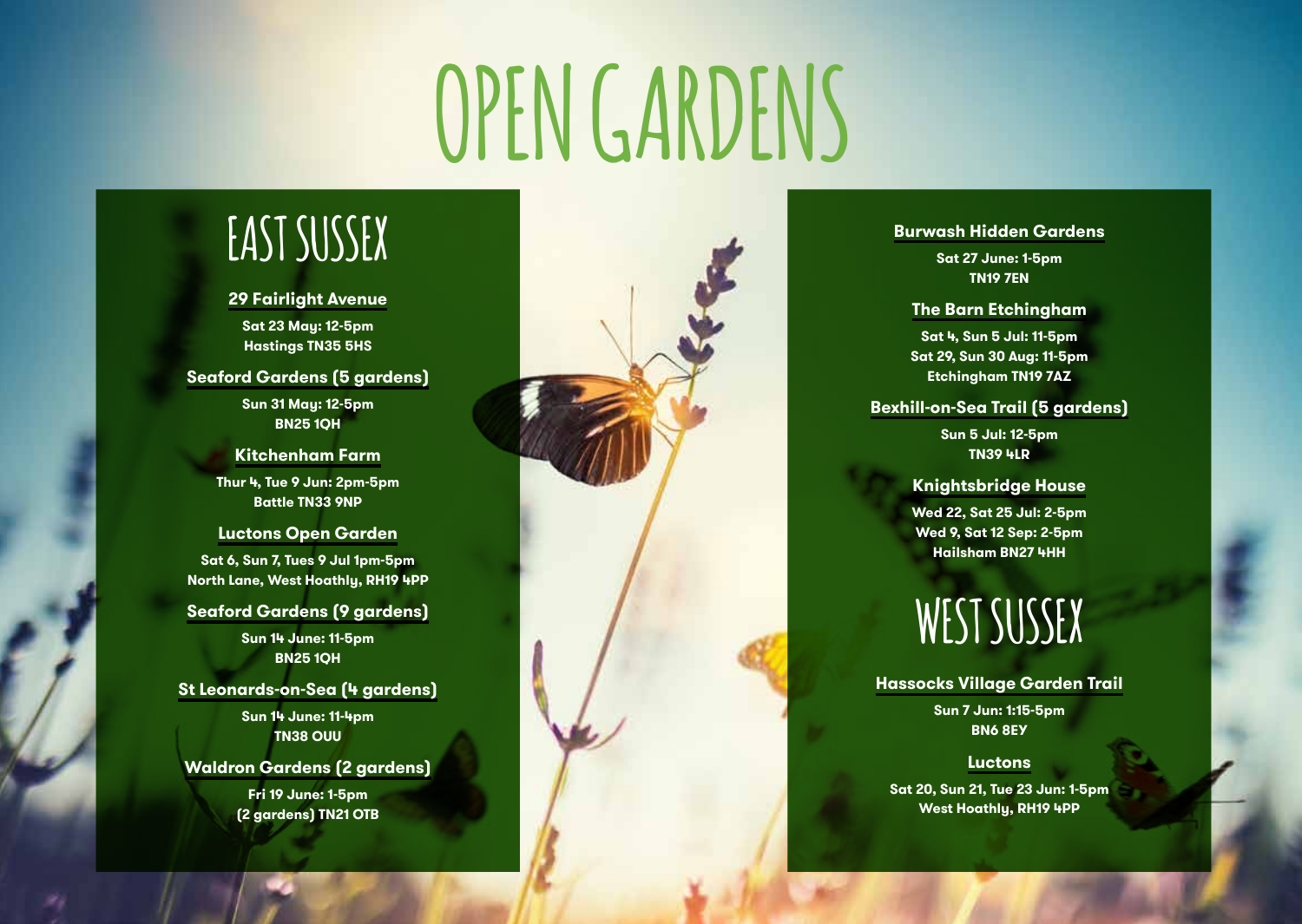It is hard to believe that I have been Director for 5 years. I am reminded that time does fly when you are having fun!

### **a look back: martin celebrates 5 years at the helm of fsw**

The last five years have been fun at times but also there have been sad times and many challenges along the way. So what have we achieved? Well we now have 11 practitioners, more than double what we had when I first joined FSW; we have a space for our ever growing food bank; a team of professional fundraisers; a charity shop and an increasing family of friends and supporters.

Yes, at first glance we have changed over the five years but have we changed that much? I don't think so; we are still that group of people who will not pass by as someone struggles with the challenges of life. We still work alongside the same organisations as before but our work is much more focused on delivering services directly to the families that are referred to us.

We are proud of our heritage as a faith based charity and the role our founders played in developing not just our organisation but also the concept we now refer to as Social

Work. Let us never forget that before the state, organisations like FSW were the providers of support to struggling families. Our partnership with the Diocese is stronger than it has been for many years. Our supporter basis is growing, not just with people from the church but from many different walks of life, people who all care for the wellbeing of the families of Sussex. We now have seven Bishop's Champions who are working hard to bring FSW to the attention of new people and help us develop new networks of support for both the Association and our families.

So after five years of hard work what next?…….. more hard work of course, more fun as we grow, no doubt more challenges and sadness too. But I am confident, and I hope you are too, that FSW will be here for the long term supporting families in Sussex and working so that every child that lives in our county will have the best possible start in life.

## **Musu's story**

### From her Family Support Practitioner

Musu is a lone parent with 3 children. She is originally from the Gambia but has lived in the UK for 14 years. She was referred to me by another agency which could not support her with all of her difficulties. Musu has poor physical and mental health and is unable to read or write, which makes daily life a real struggle, particularly when trying to understand official forms or liaise with her children's school. The family was also experiencing real financial hardship.

Once I got to know Musu it was evident that it was a priority to support her with accessing everything she was entitled to as a lone parent with significant difficulties. I helped her to fill out forms and read her post so that she was more in control of her daily life, and I also assisted her to acquire a disabled bus pass to give her more independence. The family's accommodation was lacking in basic necessities so I secured some grants for household items and furniture that greatly helped to relieve some of the physical symptoms relating to her illness. I was also able to help her with food parcels and winter fuel payments so that what little money she did have she was able to prioritise on essential items for her children.

Once the basics were in place I continued to see her frequently, sometimes 3 times a week. I took her to appointments with medical professionals and brought her to local support groups to increase her social interaction, as she was leading a very isolated life. Her mental health began to improve and she started to feel a little more in control of her life and her ability to support her children.

However, Musu's illiteracy was still a real problem in managing successfully with day-to-day life and it was imperative to try and help her learn to read and write. With the support of FSW's local support group I was put in touch with a local retired primary school teacher, who is now working intensively with Musu 3 times per week to improve her reading and writing skills.

Although Musu and her family are now in a much better place than they were when I first started working with them, I am still the only adult that she sees regularly. She often says that she would be lost without me, so I am really pleased that I can continue supporting her and her children for as long as they need me.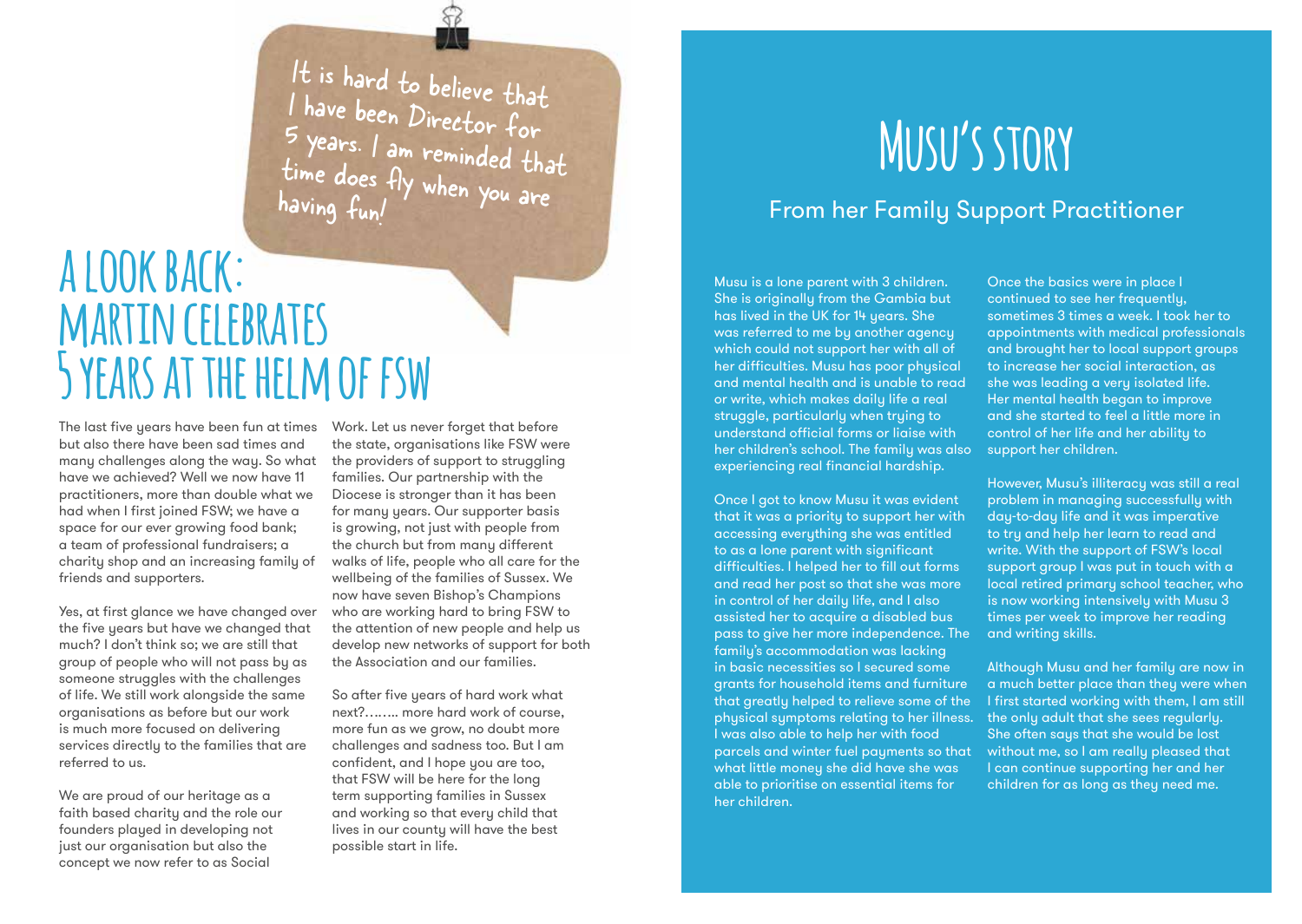# **could you volunteer? volunteering opportunities**

We wouldn't be able to support as many families as we do without the volunteers who help us.

Whether they help out regularly at weekly group sessions, support individual families with a specific need or make themselves available on an ad-hoc basis for things like transporting families to appointments, our volunteers carry out vital tasks that give our practitioners more time to spend on our intensive family support work. In September Melissa, whom many of you will know, took over the role of volunteer co-ordinator and has been working hard to support the practitioners by finding volunteers to help with specific tasks. We have some really interesting opportunities for people who might have some free time to help their local practitioner and help to make our service even better, so we'd be very grateful if you could have a look at our needs and let Melissa know if you could help. Melissa can be contacted on 01273 832963 ex.304 or by email melissa@familysupportwork.org.uk



### **Worthing**

Help with refugee support group (1 x month) Driving/transporting families to appointments (adhoc)

### **Bognor Regis**

Help with after school club (2 x month) Help with school holiday activity sessions Driving/transporting families to appointments (adhoc)

### **Peacehaven/Newhaven**

Befriending a parent (adhoc during school hours) Supporting children at drop in (fortnightly) Handyperson and drivers (adhoc)

### **Haywards Heath/Lindfield**

Lego therapy club (2 x month) Homework club (every Thursday during term time) Playwork (various adhoc)

### **Uckfield/Rotherfield**

Driving/transporting families to appointments (adhoc)

### **Crawley**

After school club help for children Adult reading and writing support (1 x week)

### **Garton House (head office)**

Foodbank support (administration and sorting donations) Fundraising volunteers (to assist with events – regular or ad-hoc)

If you feel you could help with any of the above please contact Melissa 01273 832963 ex.304 melissa@familysupportwork.org.uk